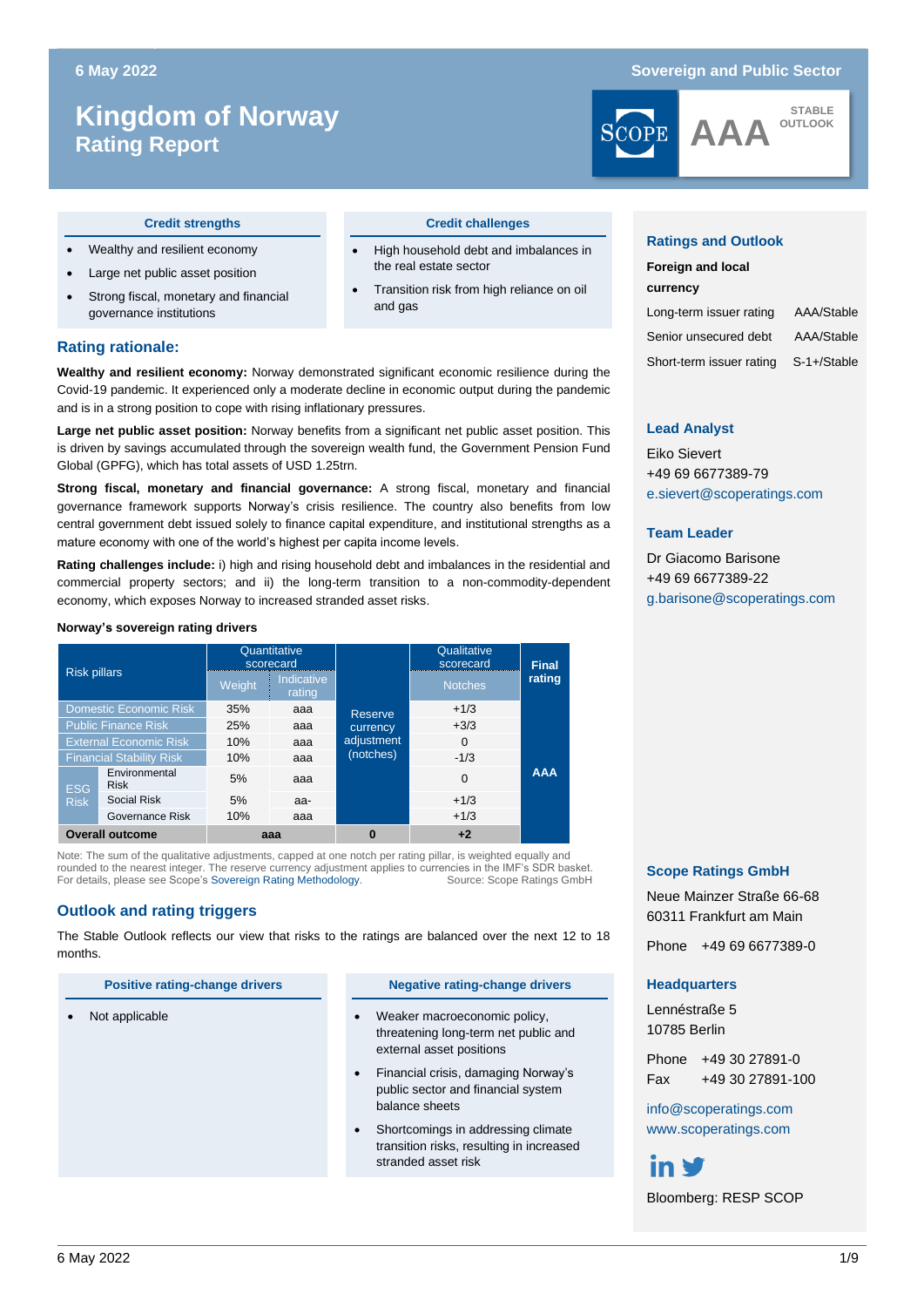

# **Domestic Economic Risks**

- ➢ **Growth outlook:** After economic output contracted by 0.7% in 2020, significantly less than the peer average of 3.5%, Norway's economy rebounded rapidly in 2021 when GDP grew by 3.9%. Mainland GDP increased at an even faster rate of 4.2% last year, and it has now exceeded prepandemic levels after a temporary slowdown in December and January due to Covid-19 containment measures. Remaining pandemic restrictions were phased out in February. We expect continued growth in 2022, supported by higher consumption due to high levels of savings accumulated during the pandemic, exports, and oil investments. Direct economic impacts from the Russia-Ukraine conflict are expected to be small given low trade exposure to both countries. However, indirect effects, such as increased financial market volatility and higher electricity and commodity prices, create some uncertainty for the growth outlook. We expect economic growth to reach 3.9% this year and 2.1% in 2023 before stabilising near its medium-term potential of around 1.5%-2.0%.
- ➢ **Inflation and monetary policy:** CPI inflation stood at 4.5% in March 2022, driven by higher energy prices and rising core inflation from higher prices for food and other imported goods. The escalation of the Russia-Ukraine war will add to previous inflationary pressures. Wage growth of almost 4% is expected this year as firms continue to face tight labour markets. Norges Bank increased the policy rate from 0.5% to 0.75% in March. A further policy rate hike is expected in June, and we expect the central bank to tighten monetary policy further, with the policy rate reaching 2% by the end of 2023.
- ➢ **Labour market:** The unemployment rate stood at 3.1% in February 2022, down from its pandemic peak of 5.3% in August 2020. Employment levels also increased due to the economic rebound, reaching 69.4% in January 2022, the highest level since 2009. Given the strong demand for labour and the elevated number of job vacancies, we expect the unemployment rate to further decrease from an average 4.3% in 2021 to 3.3% this year.

#### **Overview of Scope's qualitative assessments for Norway's** *Domestic Economic Risks*

| <b>CVS</b><br>indicative<br>rating | Analytical component                          | <b>Assessment</b> | <b>Notch</b><br>adiustment | Rationale                                                                                                                                                              |
|------------------------------------|-----------------------------------------------|-------------------|----------------------------|------------------------------------------------------------------------------------------------------------------------------------------------------------------------|
|                                    | Growth potential of the<br>economy            | <b>Neutral</b>    | 0                          | Moderate growth potential                                                                                                                                              |
| aaa                                | Monetary policy<br>framework                  | <b>Strong</b>     | $+1/3$                     | Credible and effective central bank                                                                                                                                    |
|                                    | Macroeconomic stability<br>and sustainability | <b>Neutral</b>    | 0                          | Favourable business environment and highly skilled labour force;<br>relatively weak economic diversification; exposure to economic<br>volatility because of oil sector |

#### **Nominal GDP and GDP per capita, USD '000s <b>Real GDP growth, %**



Source: IMF, Scope Ratings GmbH Source: IMF, Scope Ratings GmbH Source: IMF, Scope Ratings GmbH



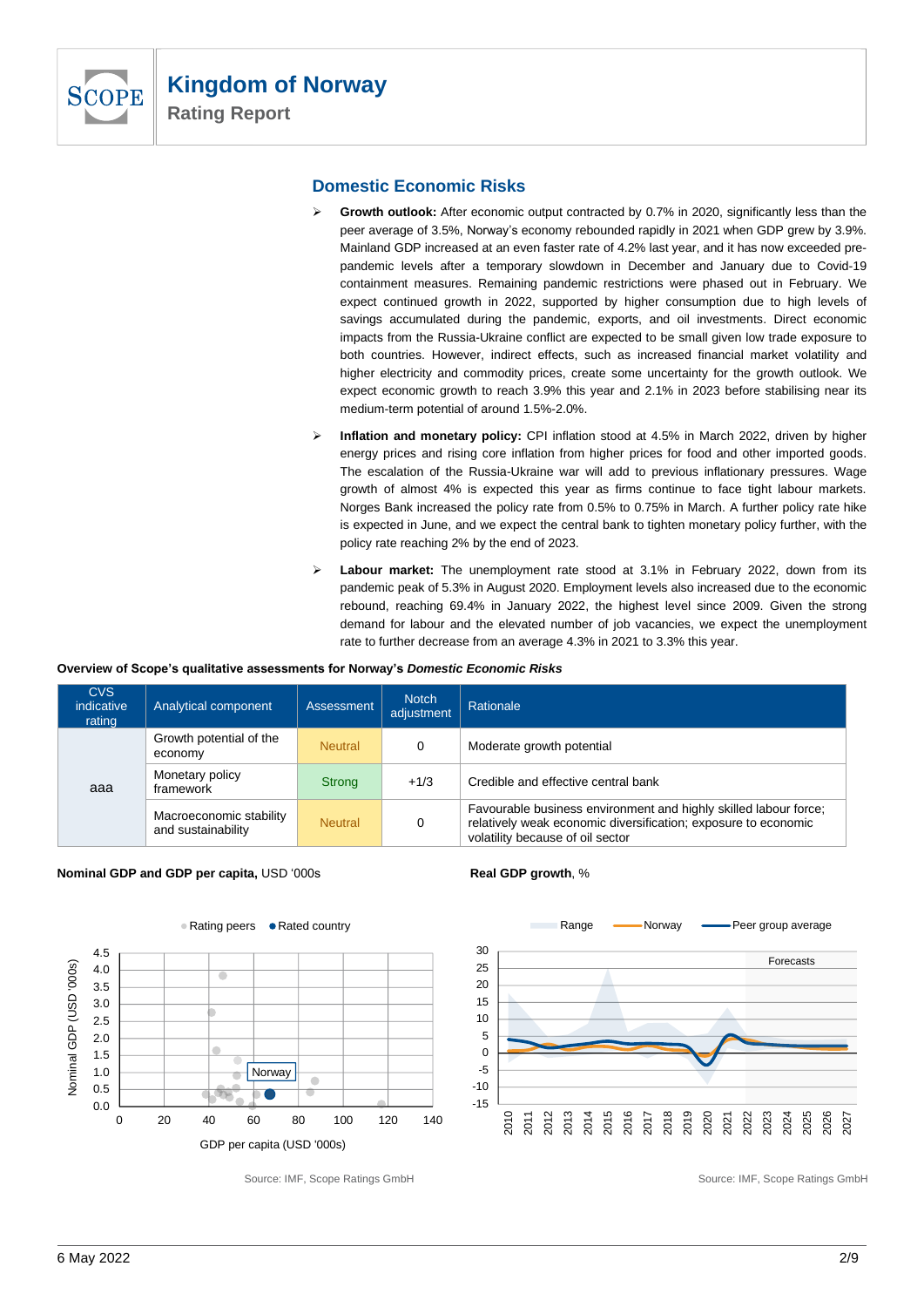

# **Public Finance Risks**

- ➢ **Fiscal outlook:** Norway benefited from continuous budget surpluses before the pandemic, supported by revenues from the oil and gas sector. Transfers from Norway's sovereign wealth fund to the central government budget exceeded net petroleum revenues in 2020 due to increased spending needs related to the pandemic. Withdrawals from the funds stood at 3.6% of the GPFG in 2021, above the 3% long-term guideline. But they are projected to fall to 2.6% in 2022, signaling a less expansive fiscal policy this year with the phase-out of Covid support measures. Higher energy and oil prices are likely to increase government revenues but they will also erode households' income. The government has thus decided to extend its support package for high electricity prices until March 2023. Additional spending related to the Russia-Ukraine war amounts to around 0.1% of GDP and includes increased military funding (NOK 3bn), support for critical services in Ukraine (NOK 200m) and humanitarian aid (NOK 2bn).
- ➢ **Debt trajectory:** The GPFG allows Norway to fund any non-oil budget deficits through transfers from its sovereign wealth fund rather than through debt issuances. Central government debt therefore mainly exists to fund lending and capital injections for state lending institutions such as state banks, to fund government lending schemes, and to refinance or repay maturing debt. General government debt levels increased during the pandemic from 40.9% of GDP in 2019 to 46.8% in 2020. After peaking at 48.1% in 2021, we expect debt levels to gradually decline towards 45% by 2027.
- ➢ **Market access:** Borrowing requirements are entirely met in local currency and mostly through long-term debt issuance at fixed interest rates. Government bonds worth NOK 65bn were issued in 2021 with an average maturity of 6.4 years, and a similar issuance value is expected for 2022. To lengthen debt maturity and reduce refinancing risk, the government aims to issue its first 20-year bond in the second half of 2022.

#### **Overview of Scope's qualitative assessments for Norway's** *Public Finance Risks*

| <b>CVS</b><br>indicative<br>rating | Analytical component              | Assessment    | <b>Notch</b><br>adjustment | Rationale                                                                                  |
|------------------------------------|-----------------------------------|---------------|----------------------------|--------------------------------------------------------------------------------------------|
| aaa                                | Fiscal policy framework<br>Strong |               | $+1/3$                     | Very strong fiscal framework supported by large sovereign wealth<br>fund                   |
|                                    | Debt sustainability               | Strong        | $+1/3$                     | Debt trajectory very resilient to severe scenarios                                         |
|                                    | Debt profile and market<br>access | <b>Strong</b> | $+1/3$                     | Sizeable sovereign wealth fund, excellent market access, low<br>government financing costs |

#### **Contributions to changes in debt levels**, pps of GDP **Debt-to-GDP forecasts**, % of GDP





Source: Scope Ratings GmbH Source: Scope Ratings GmbH Source: Scope Ratings GmbH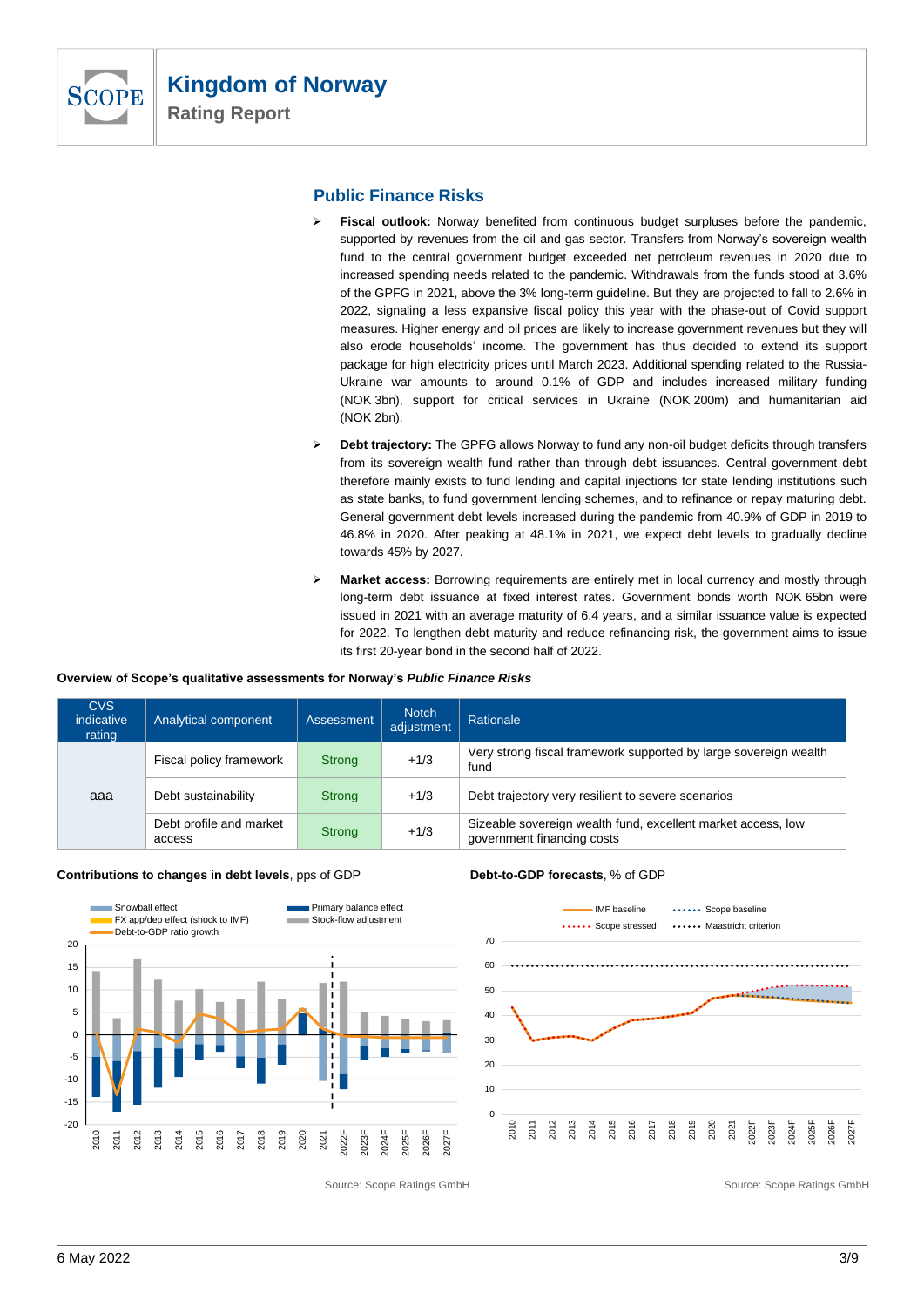

**Rating Report**

# **External Economic Risks**

- ➢ **Current account:** Norway has traditionally run substantial current account surpluses, although these have been volatile given the country's reliance on oil export revenue. The current account balance contracted sharply to 1% of GDP in 2020 due to the pandemic, but then it increased rapidly to 15.4% of GDP in 2021, returning to the above-10% levels recorded between 2000 and 2014. Given the increase in oil exports that is expected in the coming years and given significantly higher oil prices, the IMF projects the current account surplus will widen to almost 20% in 2022 and remain above 10% for the next five years.
- ➢ **External position:** Norway's external debt stood at 196.2% in 2021, the second-highest level among Nordic countries (after Finland) but 3.5 pp lower than the previous year. Financial institutions account for almost 53% of external debt, followed by the general government (16.3%), while the central bank accounts for only 1.4%. Around 60% of external debt has a short-term maturity, signalling some vulnerability to external shocks.
- ➢ **Resilience to shocks:** Norway holds substantial net financial assets amounting to 353% of nominal GDP as of end-2021. These financial assets consist mainly of deposits with Norges Bank, financial investments through the GPFG, equity holdings in domestic enterprises, as well as lending to and direct investments in state banks and state enterprises. Official reserves stood at 14% of GDP in March 2022, of which 84% is represented by foreign currency assets.

#### **Overview of Scope's qualitative assessments for Norway's** *External Economic Risks*

| <b>CVS</b><br>indicative<br>rating | Analytical component               | <b>Assessment</b> | <b>Notch</b><br>adjustment | Rationale                                                                                |
|------------------------------------|------------------------------------|-------------------|----------------------------|------------------------------------------------------------------------------------------|
|                                    | Current account<br>resilience      | Weak              | $-1/3$                     | Reliance on oil exports exposes current account to volatility.                           |
| aaa                                | External debt structure            | <b>Neutral</b>    | 0                          | High external debt, in line with that of peers                                           |
|                                    | Resilience to short-term<br>shocks | <b>Strong</b>     | $+1/3$                     | Very robust external-creditor position, anchored by external assets<br>of sovereign fund |



**Current account balance,** % of GDP **Net international investment position**, % of GDP



Source: IMF, Scope Ratings GmbH Source: IMF, Scope Ratings GmbH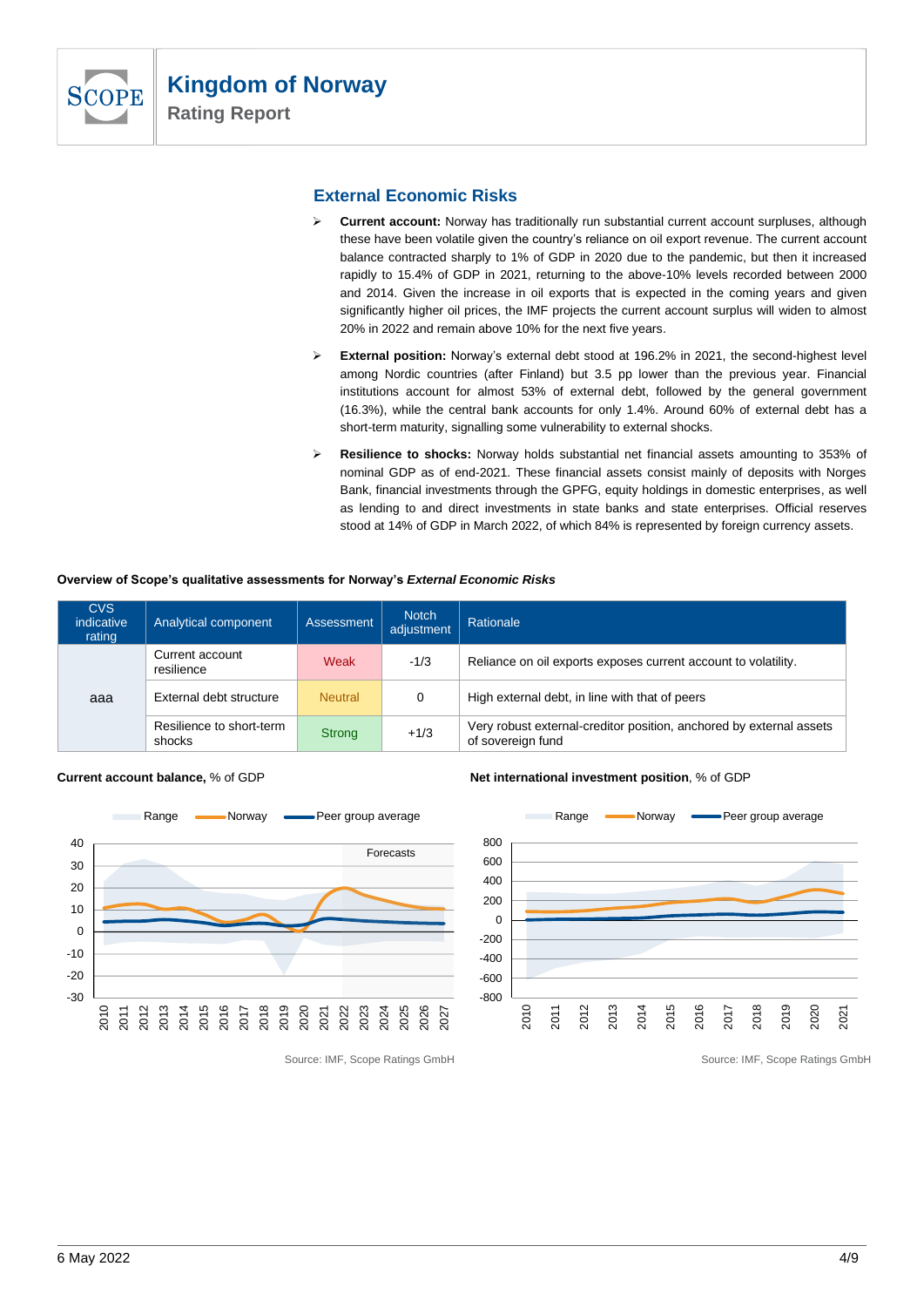

# **Financial Stability Risks**

- ➢ **Banking sector:** The Norwegian banking sector proved resilient during the Covid-19 crisis with strong levels of capitalisation, liquidity and profitability. As of Q2 2021, the average regulatory tier 1 ratio stood at 21.8%, well above the minimum requirements and higher than prepandemic levels, the liquidity coverage ratio stood at 168.5%, and the NPL ratio remained stable at 0.8%. Credit losses accounted for only 0.1% of gross lending in 2021 and higher oil and gas prices are likely to reduce banks' risk of losses on oil-related exposures in the next few years. Risk of credit losses due to the Russia-Ukraine conflict is also limited for Norwegian banks given their low exposure to the two countries.
- ➢ **Private debt**: Household debt, mostly represented by mortgage loans, reached 231% of disposable income at the end of 2021. This is an increase of 22 pp compared to the same period in 2007, before the global financial crisis. While households' debt service ratios have also gradually increased over this period, low interest rates have helped reduce households' average interest burden from 6.7% to 4.5% of disposable income, although tighter monetary policy is likely to increase this ratio. A deeper market correction represents a significant economic vulnerability that could adversely impact both the economy and financial stability. Corporate debt levels also remain high compared with other advanced economies at around 106% of GDP in Q3 2021.
- ➢ **Financial imbalances:** Average house prices have increased to all-time highs, rising by around 19% since the onset of the pandemic and nearly doubling since the 2008 financial crisis. The continued price rises in early 2022 were mainly due to new regulations on the sale of real estate property that took effect in January and reduced supply. While the risk of a supply-driven decline in house prices remains moderate, house price growth in excess of households' income increases the likelihood of a gradual price correction. To help address the risk of financial imbalances, the Financial Stability Committee decided in March to increase the countercyclical capital buffer rate to 2.5% effective March 2023.

#### **Overview of Scope's qualitative assessments for Norway's** *Financial Stability Risks*

| <b>CVS</b><br>indicative<br>rating | Analytical component          | Assessment     | <b>Notch</b><br>adjustment | Rationale                                                                                                                                 |
|------------------------------------|-------------------------------|----------------|----------------------------|-------------------------------------------------------------------------------------------------------------------------------------------|
| aaa                                | Banking sector<br>performance | <b>Neutral</b> | 0                          | High capitalisation and profitability, low non-performing loans                                                                           |
|                                    | Banking sector<br>oversight   | <b>Neutral</b> | 0                          | Prudent oversight under Norges Bank and the FSA, with the<br>finance ministry responsible for implementation of macroprudential<br>policy |
|                                    | <b>Financial imbalances</b>   | Weak           | $-1/3$                     | High household indebtedness, high real estate prices, high<br>interconnectedness in the financial system                                  |





**NPLs,** % of total loans **Tier 1 ratio**, % of risk-weighted assets



Source: IMF, Scope Ratings GmbH Source: IMF, Scope Ratings GmbH Source: IMF, Scope Ratings GmbH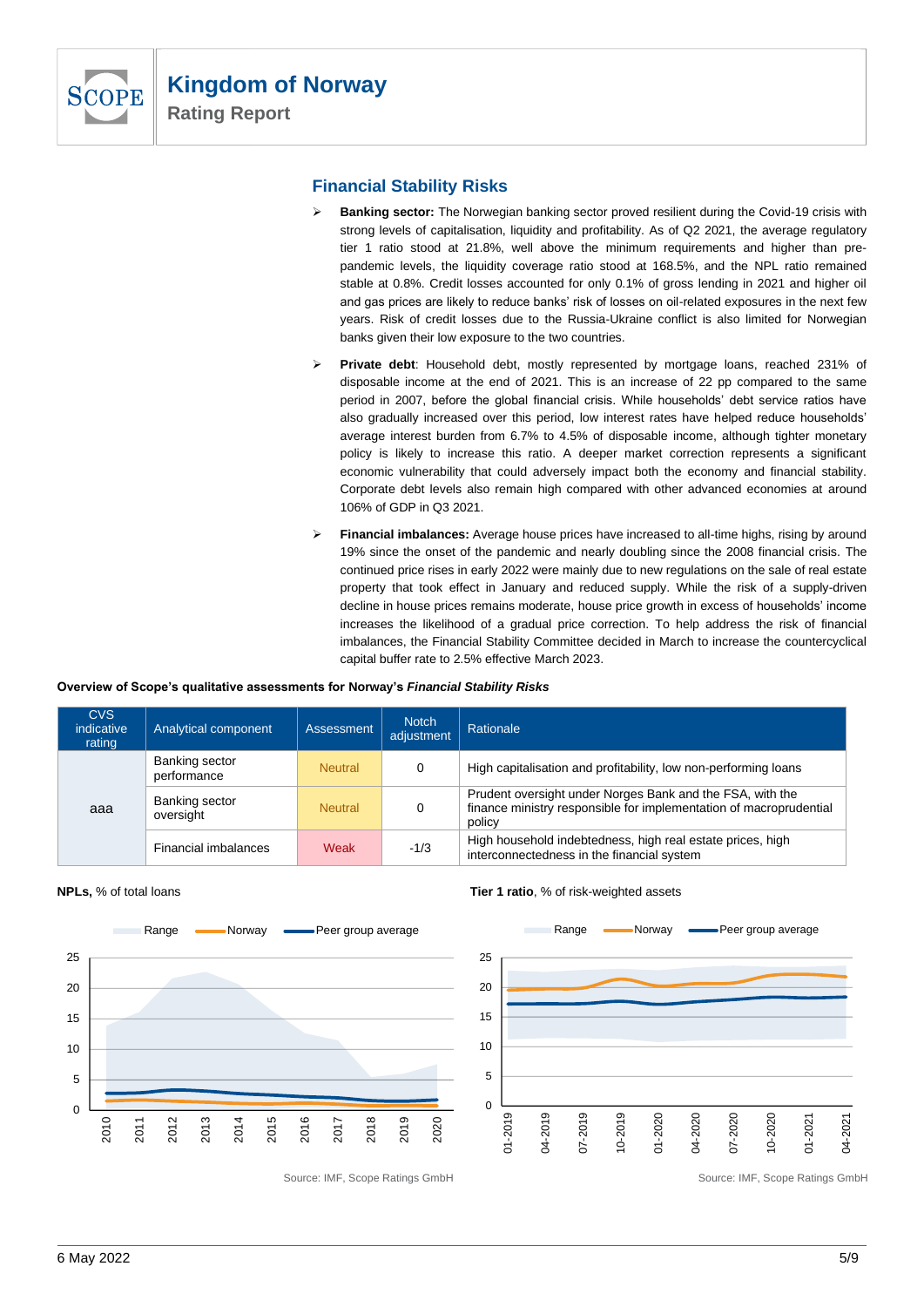

# **ESG Risks**

- ➢ **Environment:** Norway remains highly reliant on the oil and gas sector, exposing it to long-term transition challenges such as stranded asset risks. There was broad political support for the decision to continue oil exploration on the Norwegian shelf, and the September 2021 licensing round saw continued demand from oil companies with 31 companies filing applications. Further licenses are expected to be issued in 2022 given continued anticipated demand as countries diversify away from Russian oil and gas. A faster-than-expected transition away from fossil fuels in Norway's key export markets increases vulnerability for the sector given the long planning horizons required for exploration activities. However, Norway benefits from low carbon emissions per unit of GDP, low exposure and vulnerability to natural disaster risks, and a low ecological footprint of consumption compared with available biocapacity. The government aims to reach carbon neutrality by 2050. Policies to support this goal include a planned increase in carbon taxes from the current level of EUR 60 per tonne to EUR 200 per tonne by 2030. Several other measures, including subsidies for electric cars and investments in renewable energy, should also support the transition.
- ➢ **Social:** Norway benefits from low income inequality and high labour force participation. Longterm demographic trends also remain a credit strength, with Norway's old-age dependency ratio forecasted to reach 40% by 2050 according to Eurostat, a level similar to that of Sweden and below that of most peers. The country ranked first in the United Nations' 2019 Human Development Index, an indicator predicated on life expectancies, educational achievement and income levels.
- ➢ **Governance:** Norway ranks highly in a composite index of six World Bank Worldwide Governance Indicators. Following parliamentary elections in September 2021, Labour Party candidate Jonas Gahr Støre became the head of a new centre-left coalition minority government, taking over from the previous conservative-led government, which had been in power since 2013. We expect broad policy continuity in Norway's main policy areas, in line with Norway's track record of smooth political transitions.

#### **Overview of Scope's qualitative assessments for Norway's** *ESG Risks*

| <b>CVS</b><br>indicative<br>rating | Analytical component                 | <b>Assessment</b> | <b>Notch</b><br>adiustment | Rationale                                                                         |
|------------------------------------|--------------------------------------|-------------------|----------------------------|-----------------------------------------------------------------------------------|
| aaa                                | Environmental risks                  | <b>Neutral</b>    | 0                          | High but well-managed transition risks to a post-oil economy                      |
|                                    | Social risks                         | Strong            | $+1/3$                     | Favourable demographics and strong social safety nets, inclusive<br>labour market |
|                                    | Institutional and political<br>risks | Strong            | $+1/3$                     | High-quality institutions and stable political environment                        |







Source: European Commission, Scope Ratings GmbH Source: United Nations, Scope Ratings GmbH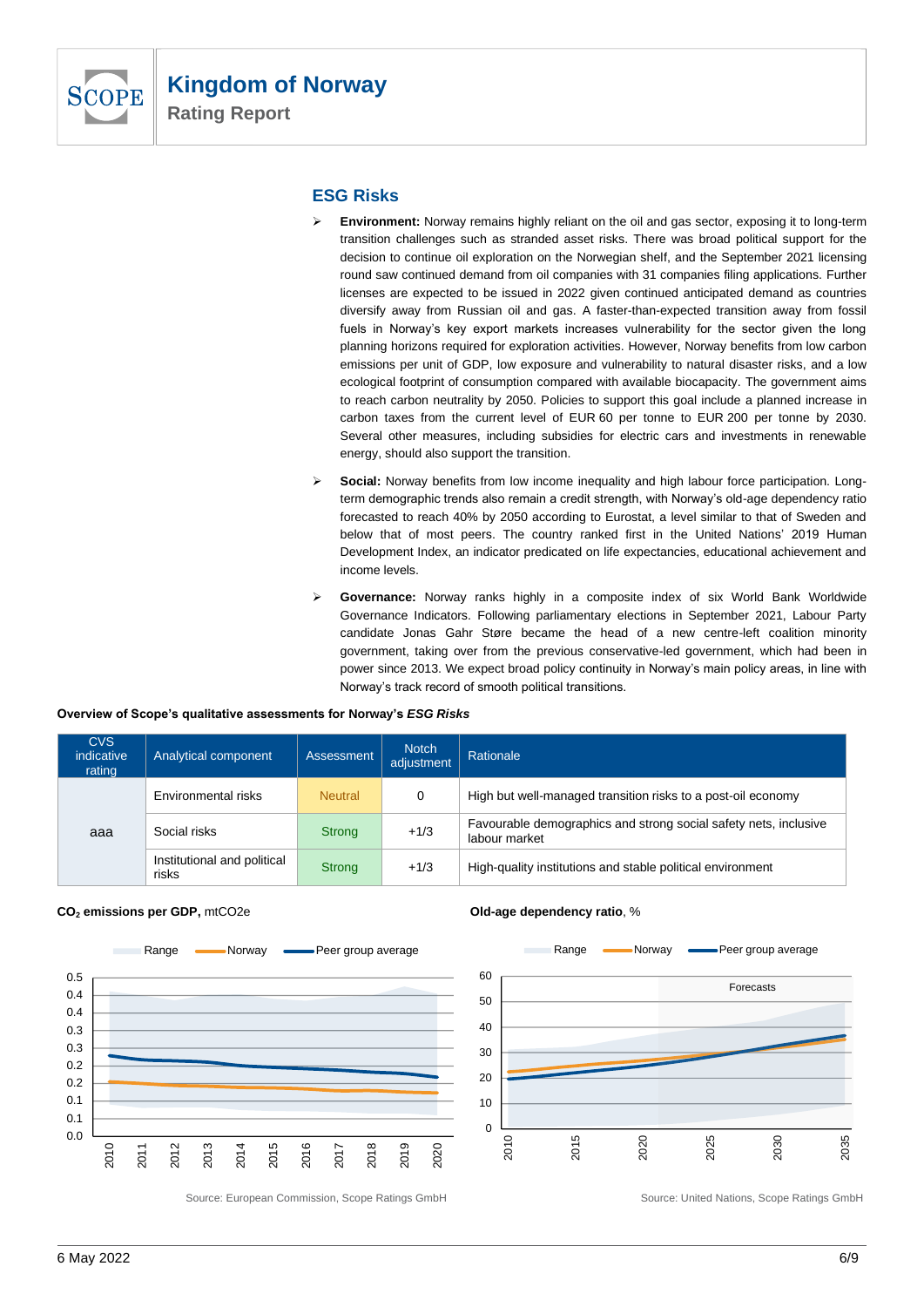

# **Appendix I. Rating history**



# **Appendix II. Rating peers**

Rating peers are related to sovereigns with an indicative rating in the same rating category or in adjacent categories per Scope's Core Variable Scorecard.

**Peer group** Austria Belgium **Denmark** Finland Germany Ireland Luxembourg **Netherlands** Norway **Sweden** Switzerland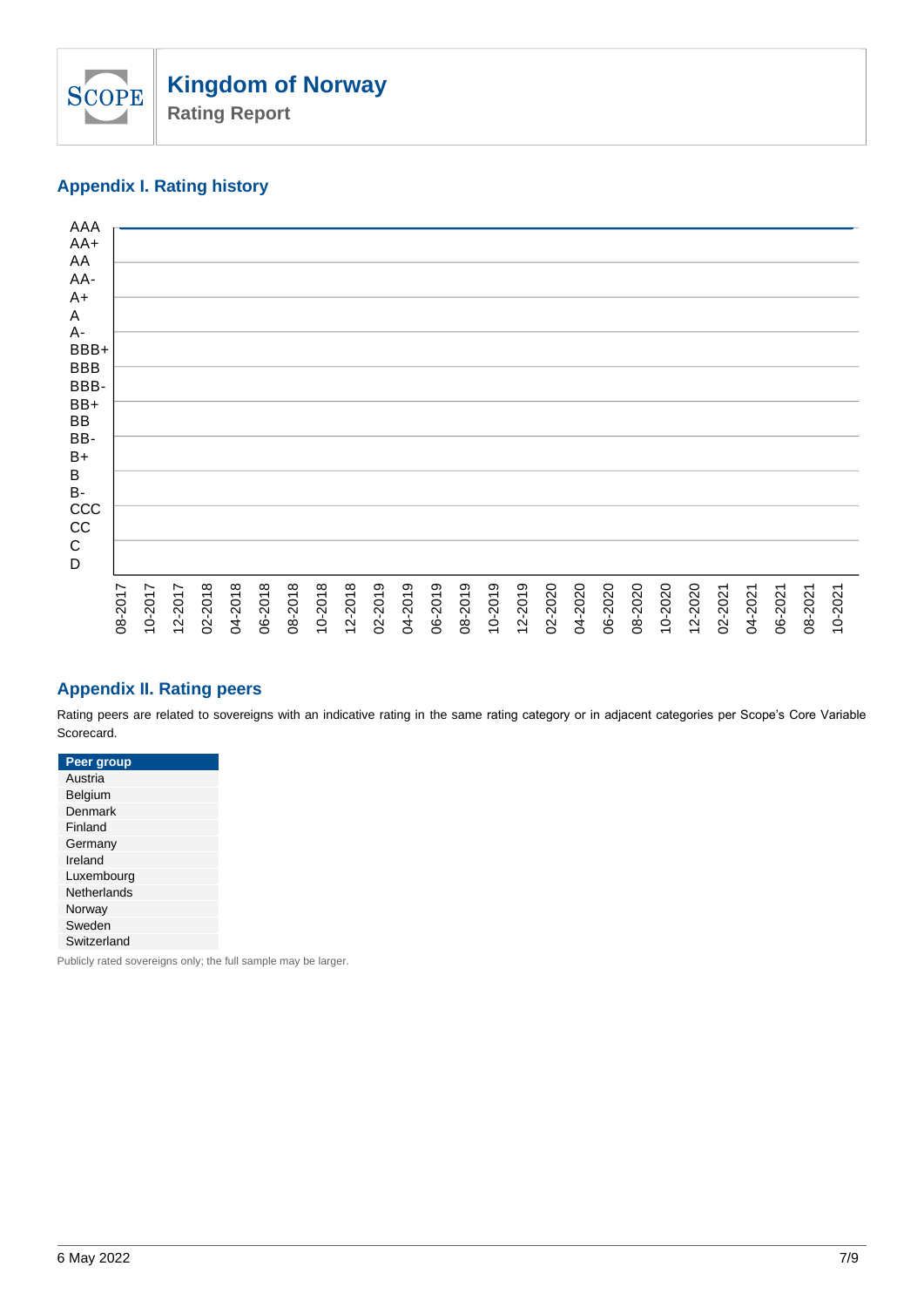**SCOPE** 

# **Appendix III. Statistical table for selected CVS indicators**

This table presents a selection of the indicators (24 out of 29) used in Scope's quantitative model, the Core Variable Scorecard.

|                                                             | 2016   | 2017   | 2018                            | 2019   | 2020           | 2021                     | 2022F          | 2023F                    |  |
|-------------------------------------------------------------|--------|--------|---------------------------------|--------|----------------|--------------------------|----------------|--------------------------|--|
| <b>Domestic Economic Risk</b>                               |        |        |                                 |        |                |                          |                |                          |  |
| GDP per capita, USD '000s                                   | 70.2   | 75.3   | 82.1                            | 75.6   | 67.3           | 89.1                     | 99.5           | 100.3                    |  |
| Nominal GDP, USD bn                                         | 368.8  | 398.4  | 437.0                           | 404.9  | 362.2          | 482.4                    | 541.9          | 549.7                    |  |
| Real growth, $\%^1$                                         | 1.1    | 2.3    | 1.1                             | 0.7    | $-0.7$         | 3.9                      | 3.9            | 2.1                      |  |
| <b>CPI inflation. %</b>                                     | 3.6    | 1.9    | 2.8                             | 2.2    | 1.3            | 3.5                      | 3.5            | 1.8                      |  |
| Unemployment rate, % <sup>1</sup>                           | 4.7    | 4.2    | 3.9                             | 3.7    | 4.6            | 4.4                      | 3.3            | 3.2                      |  |
|                                                             |        |        | <b>Public Finance Risk</b>      |        |                |                          |                |                          |  |
| Public debt, % of GDP <sup>1</sup>                          | 38.1   | 38.6   | 39.7                            | 40.9   | 46.8           | 48.1                     | 47.8           | 47.4                     |  |
| Interest payment, % of<br>government revenue                | $-4.6$ | $-4.4$ | $-3.9$                          | $-3.6$ | $-3.7$         | $-4.9$                   | $-5.0$         | $-5.0$                   |  |
| Primary balance, % of GDP <sup>1</sup>                      | 1.5    | 2.6    | 5.7                             | 4.5    | $-4.9$         | $-1.6$                   | 3.4            | 3.1                      |  |
|                                                             |        |        | <b>External Economic Risk</b>   |        |                |                          |                |                          |  |
| Current account balance, % of<br><b>GDP</b>                 | 4.5    | 5.5    | 8.0                             | 2.9    | 1.1            | 15.4                     | 19.9           | 16.8                     |  |
| Total reserves, months of imports                           | 4.9    | 5.0    | 4.4                             | 4.7    | 6.5            | $\blacksquare$           | $\blacksquare$ |                          |  |
| NIIP, % of GDP                                              | 199.6  | 221.7  | 183.4                           | 246.2  | 314.8          |                          |                |                          |  |
|                                                             |        |        | <b>Financial Stability Risk</b> |        |                |                          |                |                          |  |
| NPL ratio, % of total loans                                 | 1.2    | 1.0    | 0.7                             | 0.8    | 0.7            | $\overline{\phantom{a}}$ | $\blacksquare$ | $\overline{\phantom{a}}$ |  |
| Tier 1 ratio, % of risk-weighted<br>assets                  | 19.7   | 19.4   | 19.6                            | 21.4   | 22.0           | 21.8                     |                |                          |  |
| Credit to private sector, % of GDP                          | 145.8  | 146.5  | 143.4                           | 150.8  | 166.0          |                          | $\sim$         |                          |  |
|                                                             |        |        | <b>ESG Risk</b>                 |        |                |                          |                |                          |  |
| CO <sub>2</sub> per EUR 1,000 of GDP,<br>mtCO <sub>2e</sub> | 134.6  | 129.4  | 129.9                           | 125.7  | 123.3          | $\blacksquare$           |                |                          |  |
| Income quintile share ratio<br>(S80/S20), x                 | 4.3    | 4.0    | 4.1                             |        | $\blacksquare$ | $\blacksquare$           |                |                          |  |
| Labour force participation rate, %                          | 78.0   | 77.2   | 77.8                            | 78.2   | $\blacksquare$ | $\blacksquare$           | $\blacksquare$ |                          |  |
| Old-age dependency ratio, %                                 | 25.3   | 25.7   | 26.1                            | 26.4   | 26.9           | 27.3                     | 27.8           | 28.3                     |  |
| Composite governance indicator <sup>2</sup>                 | 1.8    | 1.8    | 1.8                             | 1.8    | 1.1            |                          |                |                          |  |

<sup>1</sup> Forecasted values are produced by Scope and may differ from those presented in the charts of the previous sections.

<sup>2</sup> Average of the six World Bank Governance Indicators Source: European Commission, IMF, World Bank, Scope Ratings GmbH

# **Appendix IV. Economic development and default indicators**

IMF Development Classification and the state of the state of the state of the state of the Advanced economy

5y USD CDS spread (bps) as of 6 May 2022 12.4